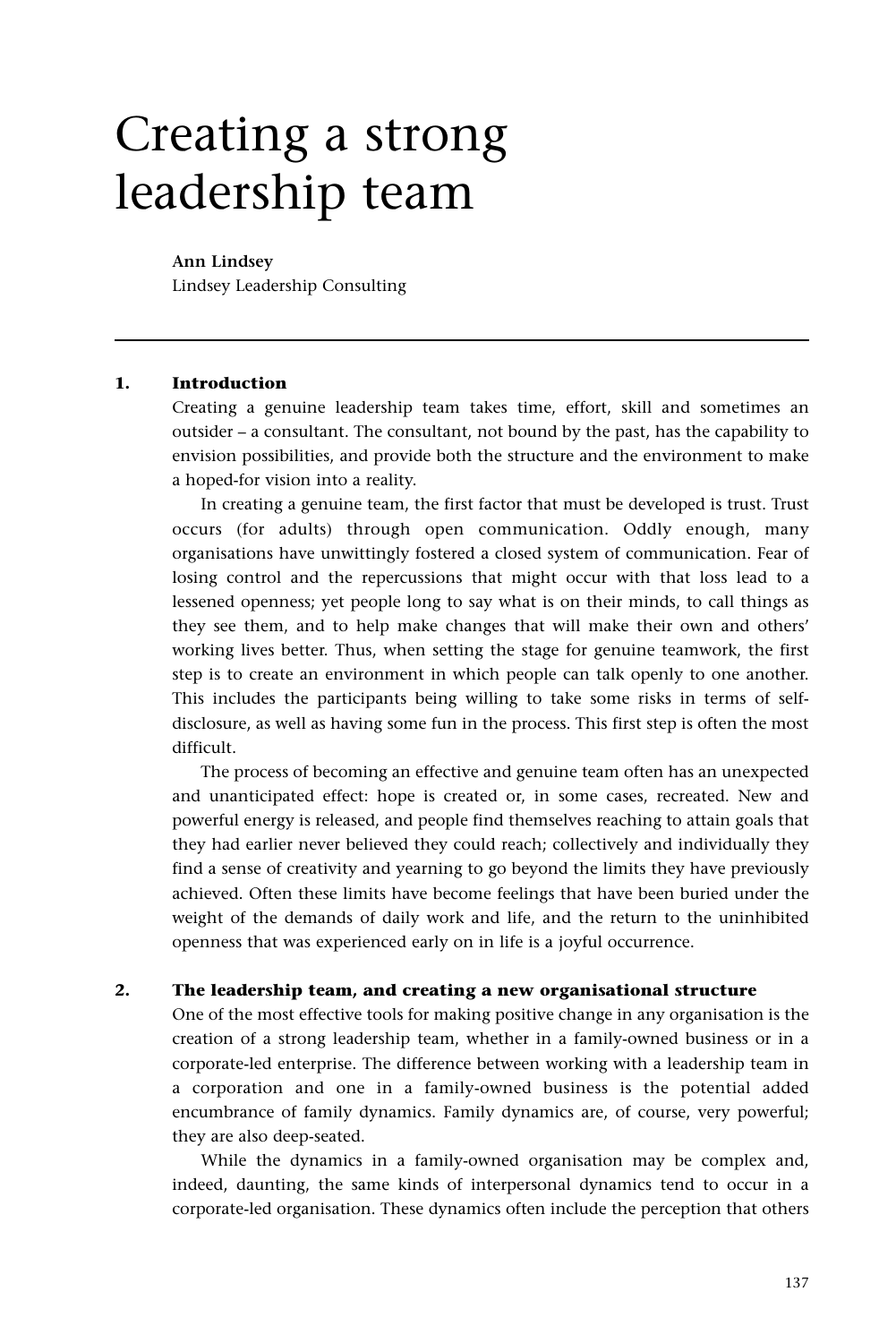are stuck in their ways and not capable of change. Passive/aggressive behaviour, as well as dependency, control and competitive issues, are often at play. Family dynamics issues are often entrenched and so are played out at work as well as in personal lives. Within corporate structures, such dynamics are often quickly created because people bring their personal needs and wishes into their working lives. Work itself often comprises three-quarters of individuals' waking lives and, accordingly, any individual's needs and hopes may be easily played out within the business enterprise.

In building a strong leadership team in the midst of these dynamics, a consultant who is engaged to assist would seek to help the leadership team to:

- build trust among the members of the team;
- create team goals that support the mission of the organisation;
- use team members' voices and perspectives to understand the reality of what faces the organisation;
- develop effective means of resolving conflicts;
- create effective communication processes within the team and with the organisation;
- be innovative and thoughtful in all problem-solving processes;
- create an environment that will promote intrinsic motivation among the team members; and
- become adept at anticipating changes in the larger environment and responding successfully to these changes.

In the best of situations, the consultant would also work with multiple groups and teams in the organisation, using a similar process, until the entire organisation is embedded in a newly created organisational future. Once that is established, the company is more likely to use teamwork appropriately to sense the environment, plan, create and implement strategy, and ensure its future.

# **3. An instructive case study**

## **3.1 Overview**

In working with a family-owned manufacturing facility, we found that the leadership team members were set in their ways as well as in their belief that nothing could change. However, competition in the industry was forcing the company's leaders to consider ways of becoming more effective in their leadership. Clearly, a pivotal factor in their success or lack thereof would be to change their beliefs in their ability to work together and to be able to act on this understanding.

The senior leadership team was composed of seven men and included the company's chief executive officer (CEO) (who was also the founder of the company), one son who headed the finance function, and a younger son who headed up manufacturing. The company produced spectacle frames and sold to various distributors that carried brands from the lower end of the market to the designer end. The founder owned 50% of the company while the two sons each owned 25%. The company itself was located in the mid-west of the United States, had been in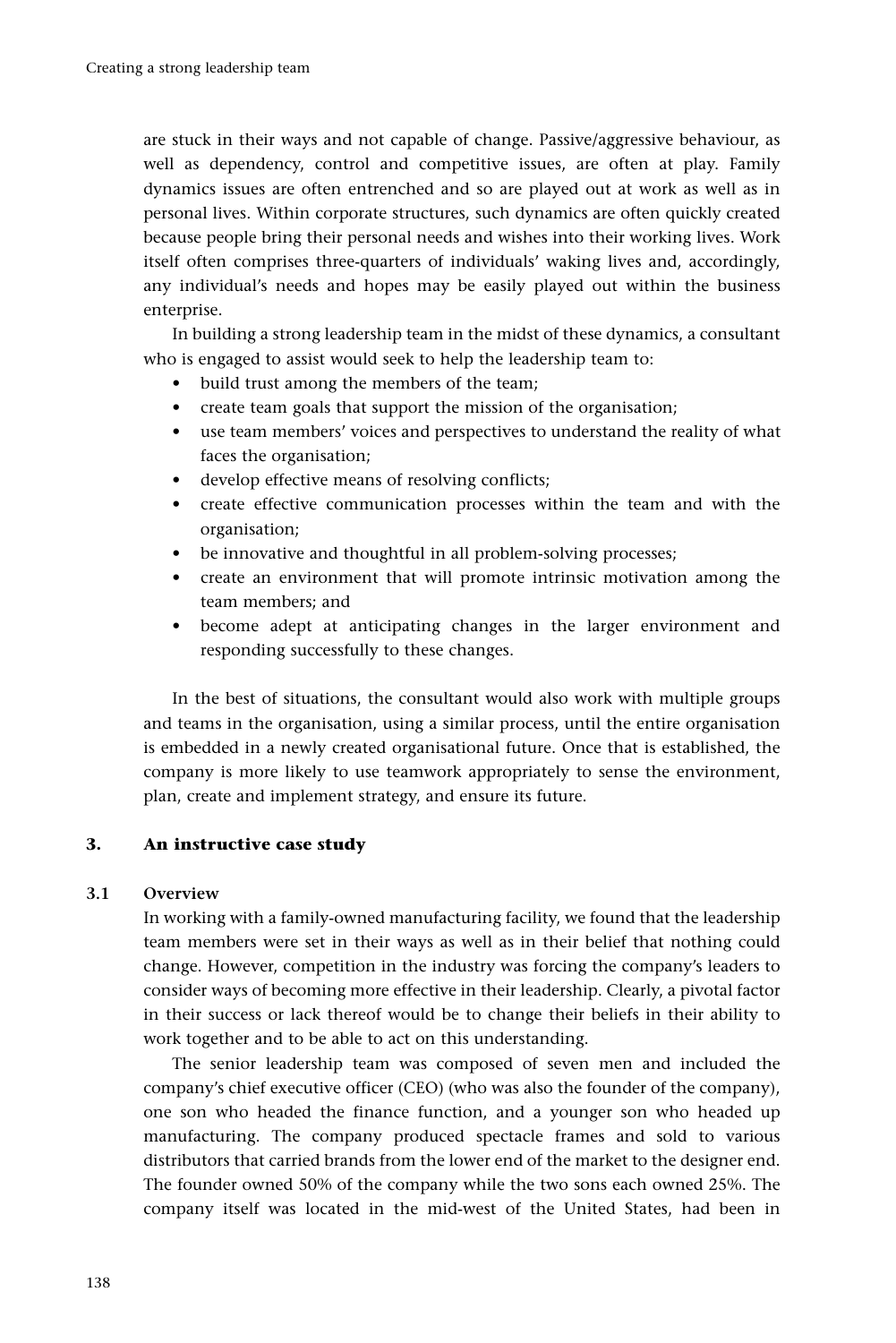Ann Lindsey

existence for 32 years and employed approximately 500 people in manufacturing and sales, many of whom were long-term employees due, in part, to the fact that getting another job was very difficult in that area of the US.

Historically, there had been a consistent pattern of difficulty in the relationships of all three family members in their roles within the company. There was little trust between them, and they were often suspicious of one another. They could not provide a sense of safety, either for one another or for the entire team. Modelling the behaviour of the controlling family owner/managers, the company executives acted towards one another in ways that reflected their suspicions of each other – they felt little safety in the team and lived with a concern that things might become chaotic at any moment.

The beliefs and behaviour of the leadership team were reflected throughout the organisation. Unknowingly, the team members were demonstrating the concept of isomorphism – that is to say, those below the leadership team members replicated the tone and behaviour of the leadership without a conscious knowledge of why they were doing so – and the consequences were damaging. This phenomenon of isomorphism is seen in many companies, and the majority of leaders of those companies do not know that it is occurring.

This particular leadership team could not resolve conflicts between its members. The sons were afraid of displeasing their father, who was perceived by everyone else in the organisation as very powerful. The sons themselves did not see eye to eye about a number of organisational issues. For instance, the head of manufacturing wanted some additional plant machinery and associated training to accompany the new machinery, while the head of finance strongly believed that with sales falling because of growing competition, no extra expenditures should be approved. Both positions were reasonable under the circumstances, and even appropriate for the executives advocating conflicting positions, given the explicit responsibilities of these two owner/managers.

The conflicts between the owners were easily seen by other members of the team, who had over the years grown fearful about expressing their personal views. Of course, since conflict avoidance was itself an implicit core value of the business enterprise, it is hardly surprising that the entire team was generally uncommunicative.

The team firmly believed that the controlling family shareholder's personal traits were unchangeable and that other team members were also incapable of change. In social psychology, this belief is identified as a 'fundamental attribution error'. By definition, this error is the tendency for people to place an undue emphasis on personality characteristics to explain someone else's behaviour in a given situation, rather than considering the situation's external factors. In an enterprise where fundamental attribution error had become a way of life, all the team members assumed that others could not change.

The leadership team members' reactions to one another were consistently negative. In reality, they were somewhat depressed and angry, and either did not know or could not acknowledge the depths of their despair. This reality was their past and unfortunately their present, so change did not seem a possibility.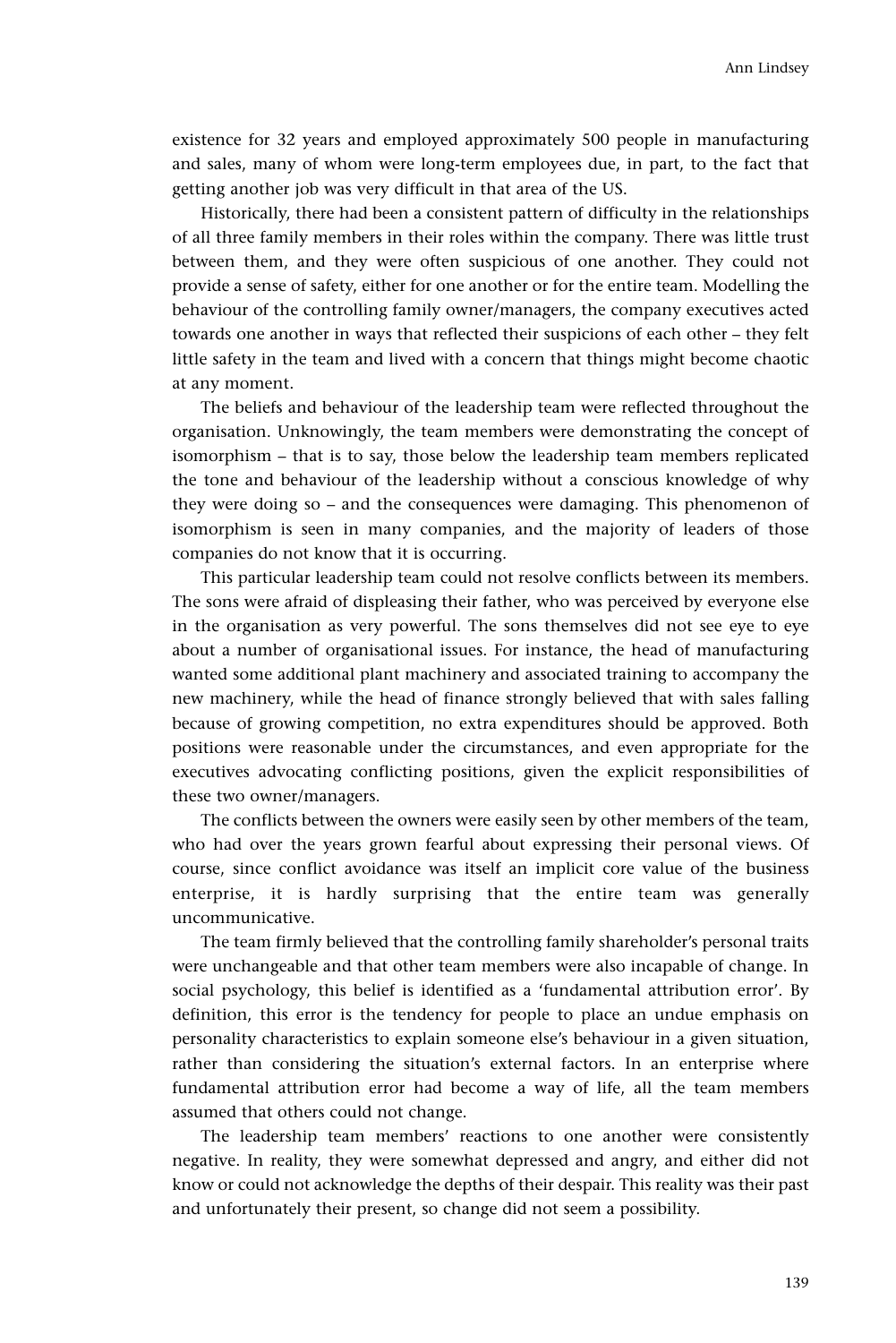At the same time, the outside factors affecting the company were having an increasing impact; in particular, new competition in the industry was growing. Company sales continued to decline, and the company was not innovative, consistently failing to think of new products or of efficiencies for its current product lines. From the human perspective, the reality that their employees' lives and abilities to provide for their families were at stake affected all the leadership team members. They were, however, too stuck in their ways to be able to effect changes that could ease their concerns.

It was at this point that we were asked by the manufacturing head – who had gained the tacit agreement of his father – to step in as consultants and begin working with the leadership team to "make things better". The specific remit was to work with the leadership team and the organisation to change the situation for the better.

We based our consultation work on the following principles:

- Successful teams coordinate individual efforts so that their results are greater than the sum of these individual efforts. Attaining such results requires attention to the team process and its growth; such attention requires time and effort.
- It is all too easy to approach team development as though the managing of relationships within the team will create success. Many team-building efforts are devoted to building stronger bonds among the team members. While this effort is valuable, it is important to understand other factors that are critical to the development of a successful team. An overriding critical component is that team members accept that that they must all pull in the same direction, and do so consistently. This analogy suggests that the fulfilment of the mission or vision of the team and its organisation is the ultimate goal around which all members are united. In order to attain the mission or vision, the team members must be united in their own goals and the performance needed to achieve these goals. Team members must also understand who needs to do what to ensure that the team will achieve its goals, and they must agree on what procedures will be needed for the team to do its work.
- It is imperative to recognise that when things go wrong in some way, the difficulties are often not due to individual members' characteristics or to difficult interpersonal relationships. If all team members agree on the organisation's mission or vision, the leadership team goals, the team members' roles and responsibilities, and the required changes of procedure and approach, then differences among team member personalities are less consequential.

## **3.2 Initial assessment**

We started with an assessment of the situation we found. Each leadership team member talked confidentially with a consultant about being a member of the team. These interviews provided room to express frustrations. Some members talked quite openly and others were more guarded. Based on what the consultants were hearing from the leadership, we then delved deeper into the problems by talking with a cross section of the organisation's members. The interviews included open-ended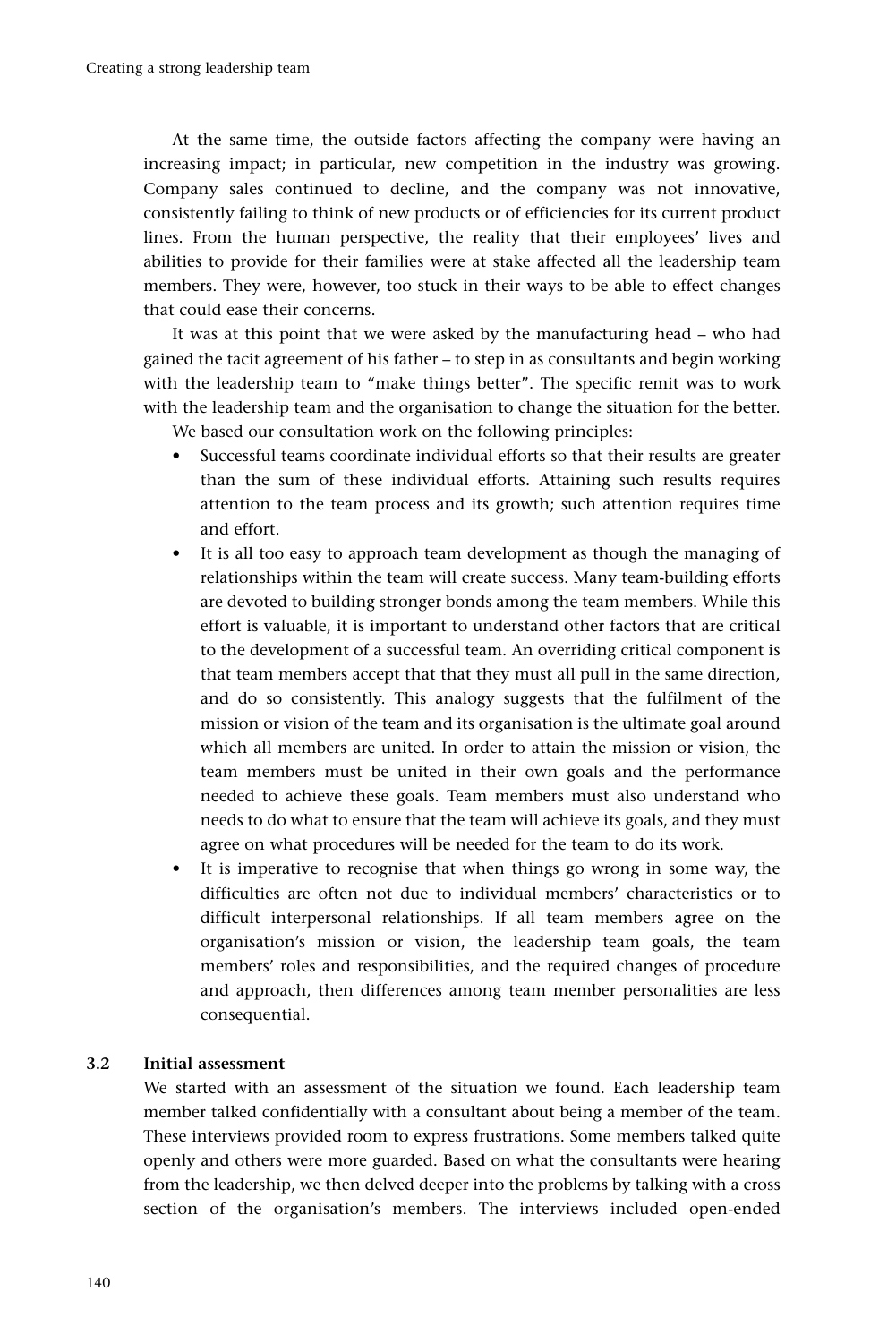questions about what the employees or management were experiencing in their work, and the responses allowed us to develop the significant themes that were impacting the organisation.

## **3.3 Guiding leadership team development**

We presented the organisational diagnosis to the leadership team candidly without reference to any individual. Rather, we identified the themes that were expressed, such as "It is very difficult to trust/communicate/make decisions around here" or "I believe (or don't believe) that the leadership team cares about the organisation and its workers." The team was then asked to explore what these themes and comments meant for the organisation and its ability to thrive. The leadership team members expressed some surprise at how the consequences of their own behaviour were perceived throughout the organisation.

In order for the leadership team members to gain perspective about their situation, the consultants guided the team members in analysing the factors that were affecting their teamwork, the organisation and their industry. These factors included individuals, groups and organisations both inside and outside their own organisation (see Figure 1). Soon, they began to understand how these factors affected their team's ability to be a strong and resilient leadership team.



#### **Figure 1: Factors that influence teamwork**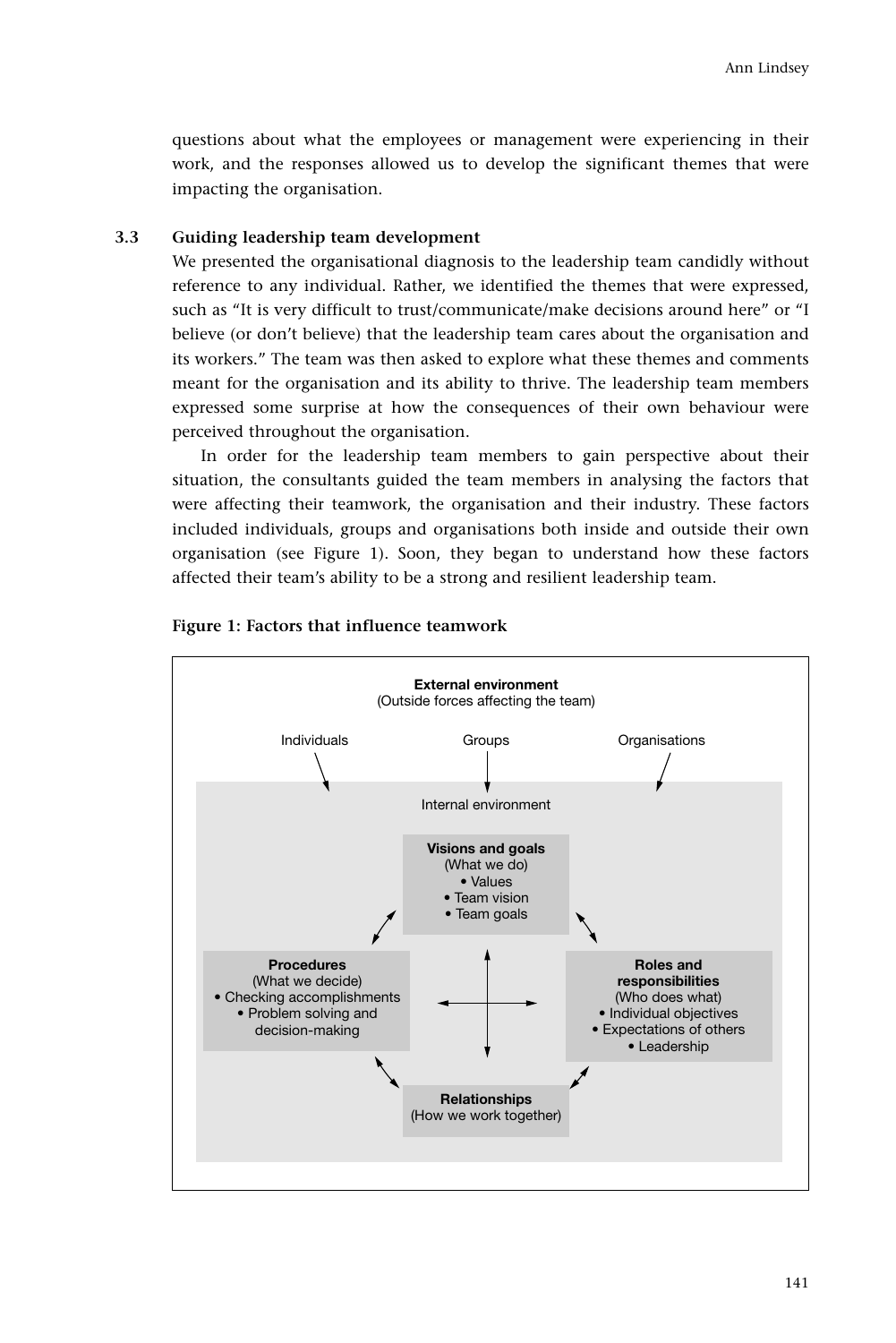Next, we explored with the team the characteristics of ideal leaders and, by comparison, ineffective leadership teams, and we also discussed the consequences of each kind of leader for the team and for the company. We examined how ineffective leadership teams affect an entire organisation, and how their shortcomings can dramatically impact the members of the organisation as well as the organisation's own survival.

The next step was to effectively bring the leadership team back to its core mission as leaders of this company. The team members were asked to explore more concretely what their mission was (in other words, what their job was, what they were there to do, and what they could do to be more successful than they had been in the past).

We were then ready to have the leadership team create their operating philosophy or principles about how they would agree to treat one another going forward. We asked the team members to identify the values and characteristics that were important in creating a work environment in which people would feel intrinsically motivated to do their best work. These would form the basis for their operating principles.

An operating philosophy for any team includes a set of guiding principles that say:

- how team members will treat one another:
- what motivates the team;
- what quality of life the team members want; and
- how team members will treat others with whom they interact in their work, both inside and outside the organisation.

## **3.4 Commitment to change**

After the operating principles were created, we asked each member to sign them as a pledge to abide by them in their work with one another, with company members and with those (such as suppliers) with whom they interacted on the outside.

The operating principles that were created read beautifully, but no one on the leadership team was convinced that it would be possible for them to follow through on their words, even with their pledges to do so. However, the leadership team recognised that it would be important to own the new philosophy. They also knew that if they used their former techniques of intimidation and control, they would likely negate their own efforts on behalf of their new operating philosophy.

They were also clear that they had a most difficult time confronting one another constructively. Having acknowledged the difficulty of their situation, the leadership team developed a simple approach of reminding one other of their (many) regressions in behaviour. Whenever any team member saw another team member behaving in a way that was not in accordance with their new operating principles, the observing team member would take a printed card from his pocket and hold it up to the other team member. The card had a simple question: "Are you Y'ing me?" Whatever the "Y" meant it was theirs to keep to themselves. We never knew, although we had our surmises.

In any event, the result was a good many instances of cards being pulled from pockets and held up in the eyes of the often unsuspecting yet offending team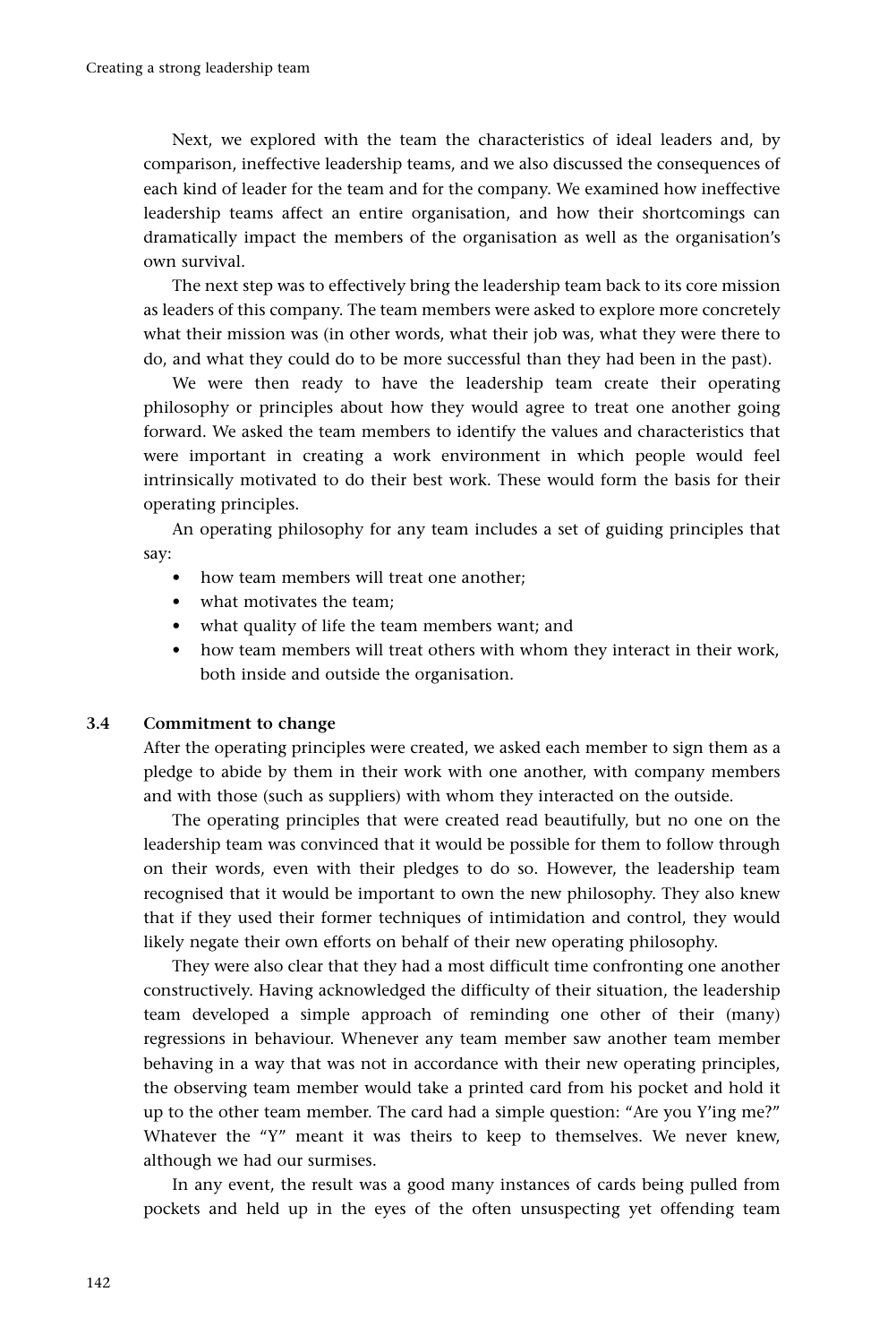member. No words were ever spoken, no criticism was given, and no relationship was undone in the process. However, over time, this method led to a remarkable change in the actions and behaviour of the leadership team members. In fact, the head of manufacturing decided to take on a change management role. He began to read books about leadership and over time became very active in implementing important steps for positive change in the company.

In their actions, then, the leadership team had begun to create an environment in which they felt some sense of safety. An important outcome of the development of the operating principles for any team is the containment that begins to be established. People start to feel that they can disagree with one another without things coming apart. Tensions can be expressed and resolved and people believe that they can move through difficulties and come out with solutions. They begin to have a foundation for hope about the future.<sup>1</sup>

## **3.5 Development of team goals and roles**

At this point the leadership team was ready to undertake the development of their team goals, with performance measures and time lines to accompany those goals. They then moved to developing their roles with regard to their work as a leadership team. Doing so meant that team members had to explore how each could contribute to the team and its goals. Additionally, each team member had to take full responsibility regarding his role in meeting the team goals.

The team members had to look specifically at how the leadership team got things done. They had to decide on and agree to procedures for various things such as making their leadership team decisions, resolving their conflicts, holding their meetings, negotiating (where necessary) with one another, including new team members when they came on board, and checking on leadership team accomplishments.

When the mission, operating principles, goals, roles, and procedures were developed fully, it became clear that even members of the team who didn't necessarily like each other could indeed work together. Their personality differences became far less important when it was possible to agree on how and what they were going to do.

## **3.6 Skills development**

During and following these team development sessions, we also worked on skills development. There were many skills to understand and develop. Some of the important ones included the ability to listen to others, to give feedback, to resolve conflict, to understand the impact of the system that people are in with regard to their actions, to understand oneself and others, to understand change and using resistance to change to further the change process, and to learn to build an environment in which individuals' intrinsic motivation can be brought to the forefront of their work lives.

Since collaboration is a necessary and valued characteristic among a leadership team, we consultants introduced the following collaboration-building skills:

• practising 'appreciative inquiry' – ie, asking questions without implied criticism, and listening very carefully to the response;

<sup>1</sup> See Ronald Heifetz, *Leadership Without Easy Answers*, Harvard University Press, 1994.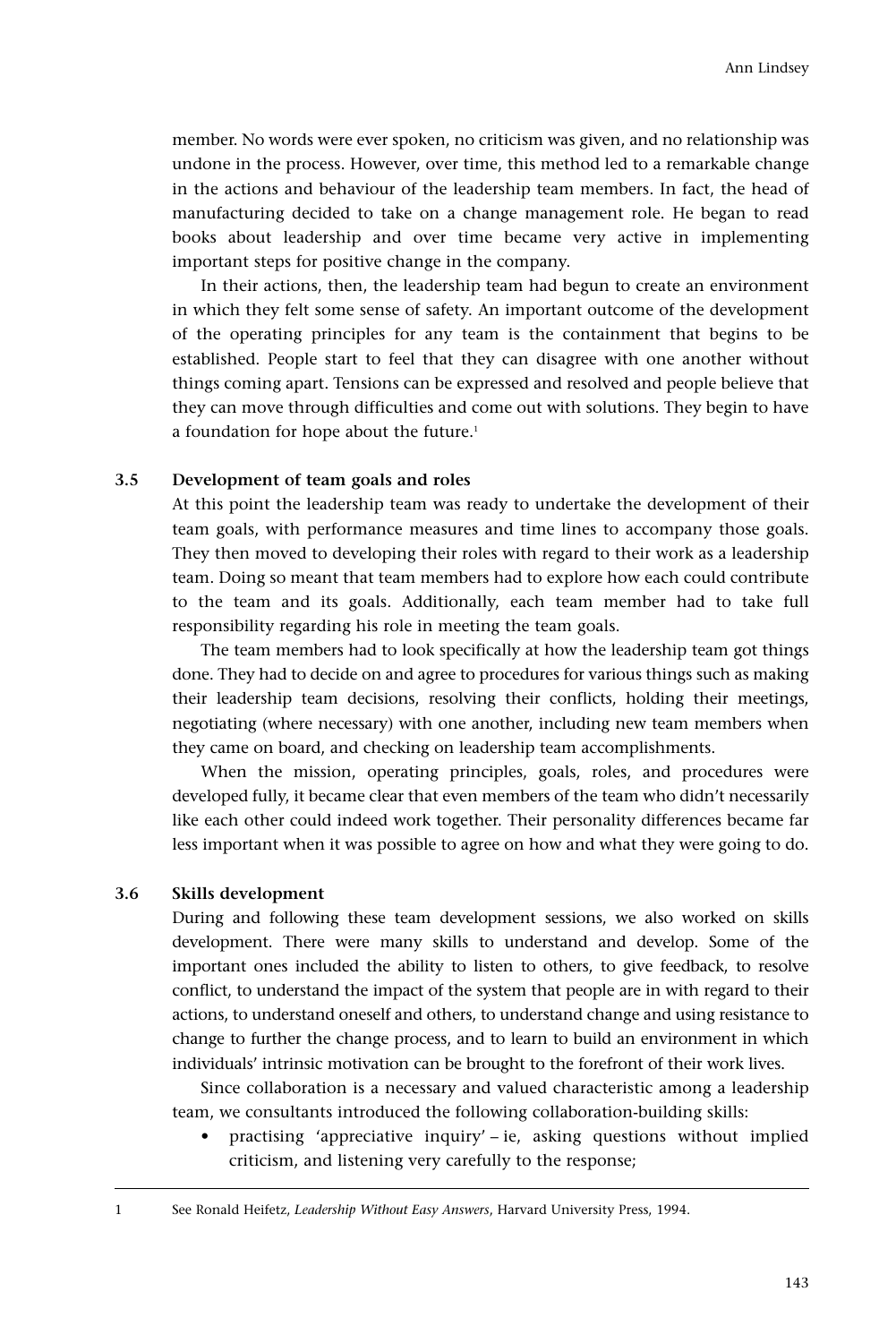- maintaining caution concerning any assumptions made, by testing those assumptions by getting more information;
- assuming that others are making sense to themselves and figure out how, usually by asking;
- sharing your own requirements, needs and hopes;
- not assuming that people and groups act as they do because of their stable characteristics – looking instead at the impact of the system on them;
- explaining your thinking fully to others they don't necessarily know or understand your thoughts. Be willing to share the thinking process, including the uncertainty that may be involved; and
- focusing on others' strengths and accomplishments, and criticising rarely.

During all of the team development, it was important to shore up the leadership team members' resilience, courage and heart when they or other team members were having difficulty. Their developing capability to remain consistent and contained in their actions and reactions to others was paramount to continuing the foundation that was being built.

## **4. Extending the work into the organisation**

Over time, our work as consultants extended to all levels of the organisation. We began with off-site sessions comprising the leadership team, managers and cross sections of employees. These off-site sessions helped the leadership team and others learn the importance of listening to and involving others in the creation of a new work environment.

In an off-site meeting devoted to working on a new organisational design, not only was a larger organisational philosophy created, but work plans were looked at for line workers. One worker, whom I remember vividly (as he was a tall, younger and red-headed man), said, "No one knows more about my work than I do." This statement became a model for looking at and exploring individual work, and for growing teamwork among the line workers.

## **4.1 The learning group process**

One of the most important interventions that we implemented was the creation of learning groups, so that all members of the organisation could do their own minidiagnosis concerning what had occurred in their company over the years. They could then, in their learning groups, begin to absorb new skills into their behaviour and understand what makes a real team.

The initial learning group discussions were some of the most important and more difficult parts of the work. But for me they comprised some of the most memorable times in my working life. People – managers at all levels and plant floor workers – had so much frustration, and were so very hopeless in the beginning, that I would finish a day of listening to and facilitating a given learning group completely spent. I remember one man who cried as he blamed himself for his wife's suicide because of the way he had acted at home as a consequence of the despair and anger that he felt at work. His learning group cried with him.